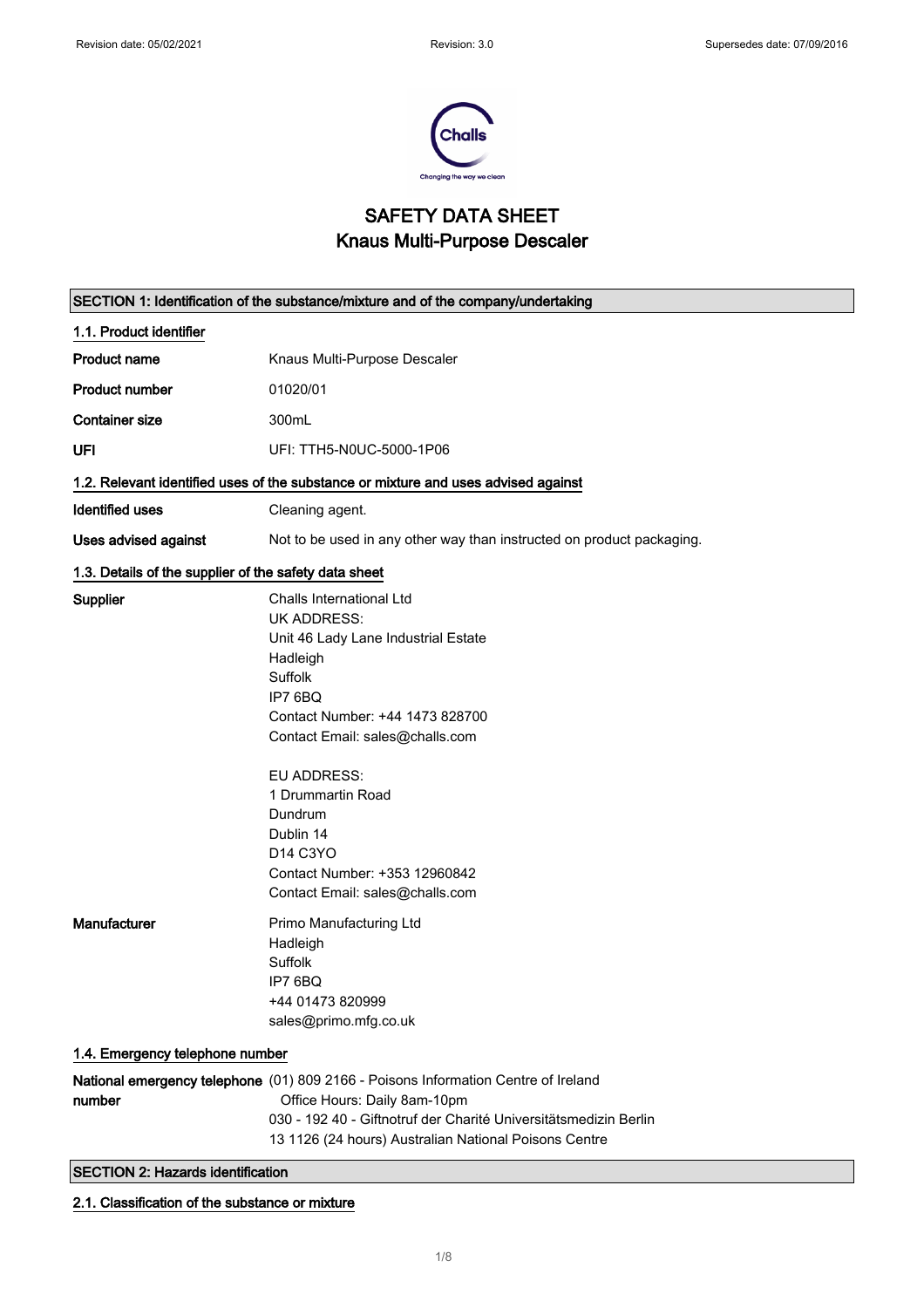| Classification (EC 1272/2008)                            |                                                                                                                                                                                                                                                                                                                                                                                                                                                                                                                                                                                                                                                                                                                                                                                                                                                                                                                         |
|----------------------------------------------------------|-------------------------------------------------------------------------------------------------------------------------------------------------------------------------------------------------------------------------------------------------------------------------------------------------------------------------------------------------------------------------------------------------------------------------------------------------------------------------------------------------------------------------------------------------------------------------------------------------------------------------------------------------------------------------------------------------------------------------------------------------------------------------------------------------------------------------------------------------------------------------------------------------------------------------|
| <b>Physical hazards</b>                                  | Not Classified                                                                                                                                                                                                                                                                                                                                                                                                                                                                                                                                                                                                                                                                                                                                                                                                                                                                                                          |
| <b>Health hazards</b>                                    | Skin Irrit. 2 - H315 Eye Dam. 1 - H318                                                                                                                                                                                                                                                                                                                                                                                                                                                                                                                                                                                                                                                                                                                                                                                                                                                                                  |
| <b>Environmental hazards</b>                             | Not Classified                                                                                                                                                                                                                                                                                                                                                                                                                                                                                                                                                                                                                                                                                                                                                                                                                                                                                                          |
| Classification (67/548/EEC or Xi; R36/38<br>1999/45/EC)  |                                                                                                                                                                                                                                                                                                                                                                                                                                                                                                                                                                                                                                                                                                                                                                                                                                                                                                                         |
| 2.2. Label elements                                      |                                                                                                                                                                                                                                                                                                                                                                                                                                                                                                                                                                                                                                                                                                                                                                                                                                                                                                                         |
| <b>Hazard pictograms</b>                                 |                                                                                                                                                                                                                                                                                                                                                                                                                                                                                                                                                                                                                                                                                                                                                                                                                                                                                                                         |
| Signal word                                              | Danger                                                                                                                                                                                                                                                                                                                                                                                                                                                                                                                                                                                                                                                                                                                                                                                                                                                                                                                  |
| <b>Hazard statements</b>                                 | EUH208 Contains A mixture of: tetrasodium phosphonoethane-1,2-dicarboxylate and<br>hexasodium phosphonobutane-1,2,3,4-tetracarboxylate. May produce an allergic reaction.<br>H315 Causes skin irritation.<br>H318 Causes serious eye damage.                                                                                                                                                                                                                                                                                                                                                                                                                                                                                                                                                                                                                                                                            |
| <b>Precautionary statements</b>                          | P101 If medical advice is needed, have product container or label at hand.<br>P102 Keep out of reach of children.<br>P103 Read label before use.<br>P264 Wash contaminated skin thoroughly after handling.<br>P280 Wear protective gloves/ protective clothing/ eye protection/ face protection.<br>P302+P352 IF ON SKIN: Wash with plenty of water.<br>P305+P351+P338 IF IN EYES: Rinse cautiously with water for several minutes. Remove<br>contact lenses, if present and easy to do. Continue rinsing.<br>P310 Immediately call a POISON CENTER/ doctor.<br>P321 Specific treatment (see medical advice on this label).<br>P332+P313 If skin irritation occurs: Get medical advice/ attention.<br>P362+P364 Take off contaminated clothing and wash it before reuse.<br>Always store upright in a cool, dry, well-ventilated place.<br>P501 Dispose of contents/ container in accordance with national regulations. |
| Contains                                                 | Lactic Acid                                                                                                                                                                                                                                                                                                                                                                                                                                                                                                                                                                                                                                                                                                                                                                                                                                                                                                             |
| 2.3. Other hazards                                       |                                                                                                                                                                                                                                                                                                                                                                                                                                                                                                                                                                                                                                                                                                                                                                                                                                                                                                                         |
|                                                          | This substance is not classified as PBT or vPvB according to current EU criteria.                                                                                                                                                                                                                                                                                                                                                                                                                                                                                                                                                                                                                                                                                                                                                                                                                                       |
| <b>SECTION 3: Composition/information on ingredients</b> |                                                                                                                                                                                                                                                                                                                                                                                                                                                                                                                                                                                                                                                                                                                                                                                                                                                                                                                         |
| 3.2. Mixtures                                            |                                                                                                                                                                                                                                                                                                                                                                                                                                                                                                                                                                                                                                                                                                                                                                                                                                                                                                                         |
|                                                          |                                                                                                                                                                                                                                                                                                                                                                                                                                                                                                                                                                                                                                                                                                                                                                                                                                                                                                                         |

## Lactic Acid 30-60% CAS number: 79-33-4 EC number: 201-196-2 REACH registration number: 01- 2119474164-39-XXXX

### Classification

Skin Irrit. 2 - H315 Eye Dam. 1 - H318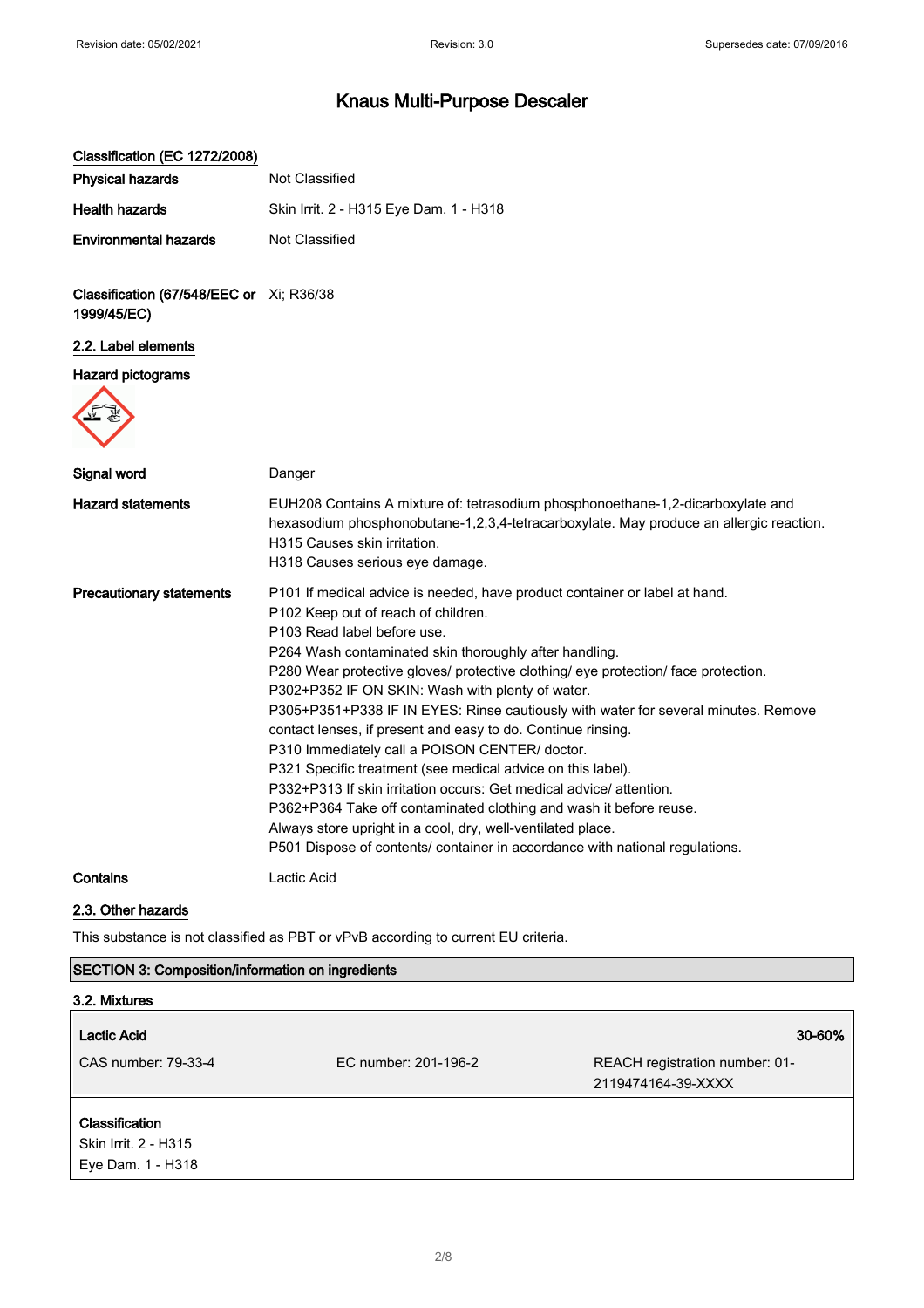| A mixture of: tetrasodium phosphonoethane-1,2-<br>dicarboxylate and hexasodium phosphonobutane-1,2,3,4-<br>tetracarboxylate | 1%                                                                                                                                                                                                                                                                                                             |  |
|-----------------------------------------------------------------------------------------------------------------------------|----------------------------------------------------------------------------------------------------------------------------------------------------------------------------------------------------------------------------------------------------------------------------------------------------------------|--|
| CAS number: 143239-08-1                                                                                                     | EC number: 410-800-5                                                                                                                                                                                                                                                                                           |  |
| Classification<br>Skin Sens. 1 - H317<br>Aquatic Chronic 2 - H411                                                           |                                                                                                                                                                                                                                                                                                                |  |
|                                                                                                                             | The Full Text for all R-Phrases and Hazard Statements are Displayed in Section 16.                                                                                                                                                                                                                             |  |
| <b>SECTION 4: First aid measures</b>                                                                                        |                                                                                                                                                                                                                                                                                                                |  |
| 4.1. Description of first aid measures                                                                                      |                                                                                                                                                                                                                                                                                                                |  |
| Inhalation                                                                                                                  | Remove affected person from source of contamination. Keep affected person warm and at<br>rest. Get medical attention if symptoms are severe or persist.                                                                                                                                                        |  |
| Ingestion                                                                                                                   | Rinse mouth thoroughly with water. Never give anything by mouth to an unconscious person.<br>Get medical attention immediately.                                                                                                                                                                                |  |
| <b>Skin contact</b>                                                                                                         | Remove affected person from source of contamination. Take off immediately all contaminated<br>clothing and wash it before reuse. Wash skin thoroughly with soap and water. In the event of<br>any sensitisation symptoms developing, ensure further exposure is avoided. Get medical<br>attention immediately. |  |
| Eye contact                                                                                                                 | Remove affected person from source of contamination. Rinse immediately with plenty of<br>water. Remove any contact lenses and open eyelids wide apart. Continue to rinse for at least<br>15 minutes and get medical attention.                                                                                 |  |
|                                                                                                                             | 4.2. Most important symptoms and effects, both acute and delayed                                                                                                                                                                                                                                               |  |
| <b>General information</b>                                                                                                  | The severity of the symptoms described will vary dependent on the concentration and the<br>length of exposure.                                                                                                                                                                                                 |  |
| 4.3. Indication of any immediate medical attention and special treatment needed                                             |                                                                                                                                                                                                                                                                                                                |  |
| <b>Specific treatments</b>                                                                                                  | Treat symptomatically.                                                                                                                                                                                                                                                                                         |  |
| <b>SECTION 5: Firefighting measures</b>                                                                                     |                                                                                                                                                                                                                                                                                                                |  |
| 5.1. Extinguishing media                                                                                                    |                                                                                                                                                                                                                                                                                                                |  |
| Suitable extinguishing media                                                                                                | The product is not flammable. Use fire-extinguishing media suitable for the surrounding fire.                                                                                                                                                                                                                  |  |
| 5.2. Special hazards arising from the substance or mixture                                                                  |                                                                                                                                                                                                                                                                                                                |  |
| Specific hazards                                                                                                            | None known.                                                                                                                                                                                                                                                                                                    |  |
| 5.3. Advice for firefighters                                                                                                |                                                                                                                                                                                                                                                                                                                |  |
| Special protective equipment<br>for firefighters                                                                            | Wear positive-pressure self-contained breathing apparatus (SCBA) and appropriate protective<br>clothing.                                                                                                                                                                                                       |  |
| <b>SECTION 6: Accidental release measures</b>                                                                               |                                                                                                                                                                                                                                                                                                                |  |
|                                                                                                                             | 6.1. Personal precautions, protective equipment and emergency procedures                                                                                                                                                                                                                                       |  |
| <b>Personal precautions</b>                                                                                                 | For personal protection, see Section 8.                                                                                                                                                                                                                                                                        |  |

## 6.2. Environmental precautions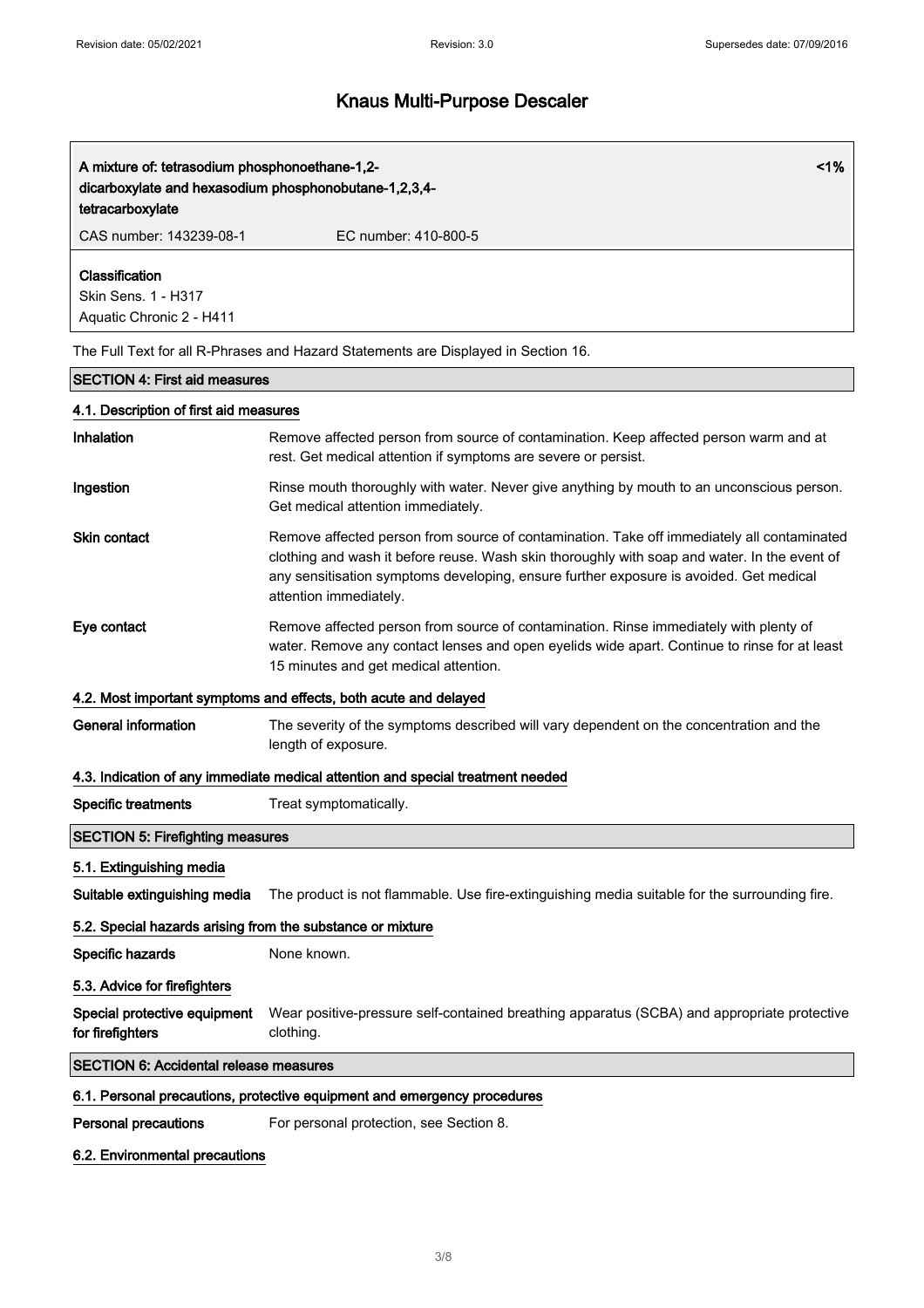| <b>Environmental precautions</b> | The product may affect the acidity (pH) of water which may have hazardous effects on aguatic |
|----------------------------------|----------------------------------------------------------------------------------------------|
|                                  | organisms. Avoid discharge into drains or watercourses or onto the ground. Spillages or      |
|                                  | uncontrolled discharges into watercourses must be reported immediately to the Environmental  |
|                                  | Agency or other appropriate regulatory body.                                                 |

#### 6.3. Methods and material for containment and cleaning up

Methods for cleaning up Do not touch or walk into spilled material. Stop leak if safe to do so. Absorb in vermiculite, dry sand or earth and place into containers. Collect and place in suitable waste disposal containers and seal securely. When handling waste, the safety precautions applying to handling of the product should be considered. Containers with collected spillage must be properly labelled with correct contents and hazard symbol. Flush contaminated area with plenty of water. The requirements of the local water authority must be complied with if contaminated water is flushed directly to the sewer. Dispose of waste to licensed waste disposal site in accordance with the requirements of the local Waste Disposal Authority.

#### 6.4. Reference to other sections

Reference to other sections For personal protection, see Section 8. See Section 11 for additional information on health hazards. For waste disposal, see Section 13.

#### SECTION 7: Handling and storage

| 7.1. Precautions for safe handling                                |                                                                                                                                                                                                                                |  |
|-------------------------------------------------------------------|--------------------------------------------------------------------------------------------------------------------------------------------------------------------------------------------------------------------------------|--|
| Usage precautions                                                 | Read label before use. Good personal hygiene procedures should be implemented. Handle all<br>packages and containers carefully to minimise spills. Avoid contact with skin, eyes and<br>clothing. Avoid inhalation of vapours. |  |
| 7.2. Conditions for safe storage, including any incompatibilities |                                                                                                                                                                                                                                |  |
| Storage precautions                                               | Store in tightly-closed, original container in a dry, cool and well-ventilated place.                                                                                                                                          |  |
| Storage class                                                     | Corrosive storage.                                                                                                                                                                                                             |  |
| 7.3. Specific end use(s)                                          |                                                                                                                                                                                                                                |  |
| Specific end use(s)                                               | The identified uses for this product are detailed in Section 1.2.                                                                                                                                                              |  |

#### SECTION 8: Exposure controls/Personal protection

### 8.1. Control parameters

#### 8.2. Exposure controls

#### Protective equipment





| Appropriate engineering<br>controls | Provide adequate ventilation. Observe any occupational exposure limits for the product or<br>ingredients. Avoid inhalation of vapours.                                                                                                   |  |
|-------------------------------------|------------------------------------------------------------------------------------------------------------------------------------------------------------------------------------------------------------------------------------------|--|
| Eye/face protection                 | Wear eye protection.                                                                                                                                                                                                                     |  |
| Hand protection                     | Wear protective gloves.                                                                                                                                                                                                                  |  |
| Other skin and body<br>protection   | Provide eyewash station and safety shower. Wear appropriate clothing to prevent any<br>possibility of skin contact.                                                                                                                      |  |
| Hygiene measures                    | Do not eat, drink or smoke when using this product. Wash hands thoroughly after handling.<br>Wash promptly with soap and water if skin becomes contaminated. Take off immediately all<br>contaminated clothing and wash it before reuse. |  |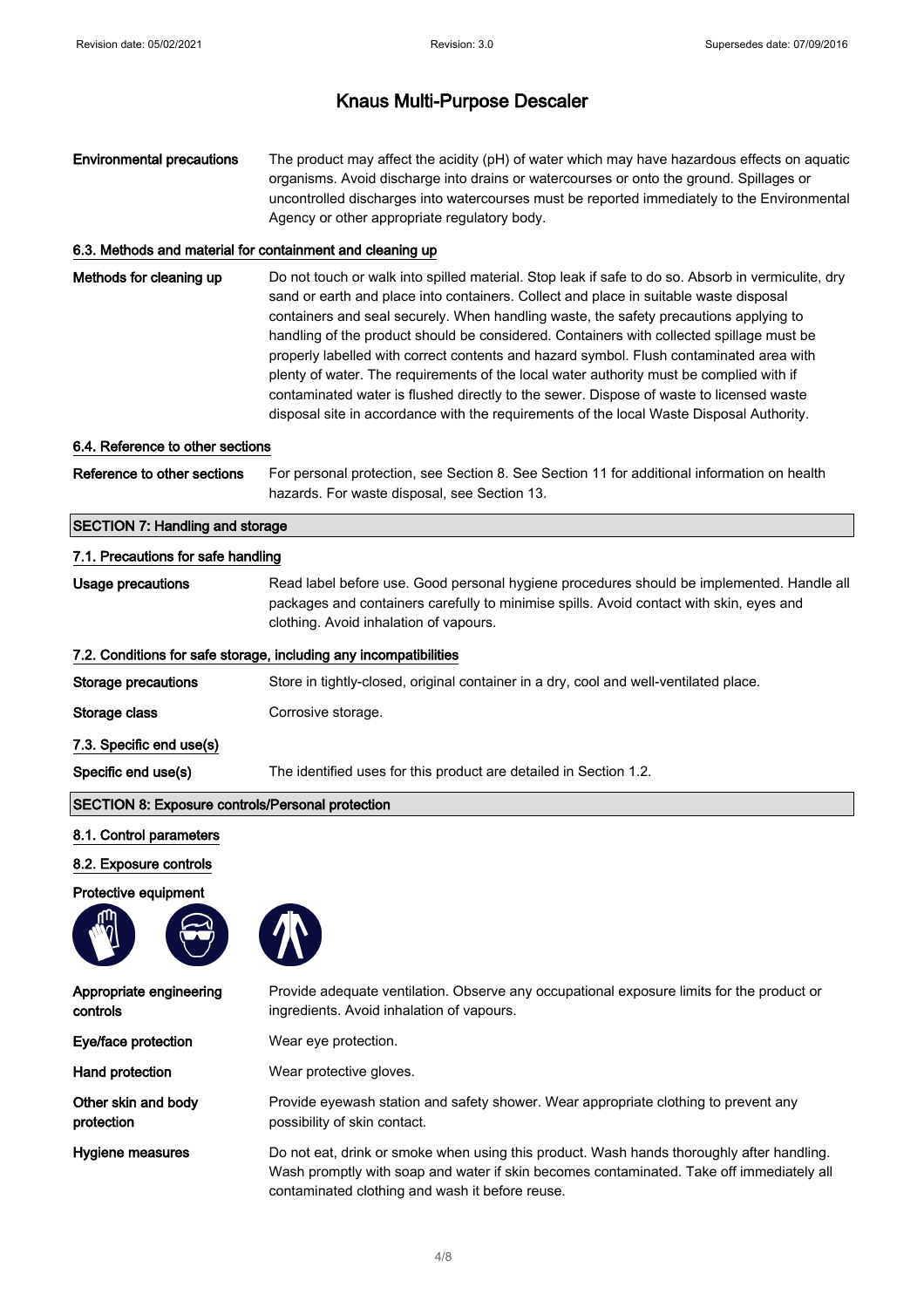| Respiratory protection                             | If ventilation is inadequate, suitable respiratory protection must be worn. Respirator selection<br>must be based on exposure levels, the hazards of the product and the safe working limits of<br>the selected respirator. |
|----------------------------------------------------|-----------------------------------------------------------------------------------------------------------------------------------------------------------------------------------------------------------------------------|
| <b>Environmental exposure</b><br>controls          | Keep container tightly sealed when not in use.                                                                                                                                                                              |
| <b>SECTION 9: Physical and chemical properties</b> |                                                                                                                                                                                                                             |

## 9.1. Information on basic physical and chemical properties

| Appearance                                   | Clear liquid.                                                                                                                    |  |
|----------------------------------------------|----------------------------------------------------------------------------------------------------------------------------------|--|
| Colour                                       | Colourless.                                                                                                                      |  |
| Odour                                        | Acidic.                                                                                                                          |  |
| pH                                           | pH (concentrated solution): 1.5 - 2.5                                                                                            |  |
| <b>Relative density</b>                      | 1.10 - 1.12 @ 20°C                                                                                                               |  |
| Solubility(ies)                              | Soluble in water.                                                                                                                |  |
| 9.2. Other information                       |                                                                                                                                  |  |
| <b>SECTION 10: Stability and reactivity</b>  |                                                                                                                                  |  |
| 10.1. Reactivity                             |                                                                                                                                  |  |
| Reactivity                                   | Alkalis. Strong oxidising agents.                                                                                                |  |
| 10.2. Chemical stability                     |                                                                                                                                  |  |
| <b>Stability</b>                             | Stable at normal ambient temperatures and when used as recommended.                                                              |  |
| 10.3. Possibility of hazardous reactions     |                                                                                                                                  |  |
| Possibility of hazardous<br>reactions        | Alkalis. Oxidising agents. In contact with some metals can generate hydrogen gas, which can<br>form explosive mixtures with air. |  |
| 10.4. Conditions to avoid                    |                                                                                                                                  |  |
| Conditions to avoid                          | Avoid exposure to high temperatures or direct sunlight.                                                                          |  |
| 10.5. Incompatible materials                 |                                                                                                                                  |  |
| <b>Materials to avoid</b>                    | Alkalis. Strong oxidising agents.                                                                                                |  |
| 10.6. Hazardous decomposition products       |                                                                                                                                  |  |
| Hazardous decomposition<br>products          | None known.                                                                                                                      |  |
| <b>SECTION 11: Toxicological information</b> |                                                                                                                                  |  |
| 11.1. Information on toxicological effects   |                                                                                                                                  |  |
| Inhalation                                   | This product is corrosive. Prolonged inhalation of high concentrations may damage respiratory<br>system.                         |  |
| Ingestion                                    | This product is corrosive. May cause chemical burns in mouth, oesophagus and stomach.                                            |  |
| Skin contact                                 | This product is corrosive. May cause serious chemical burns to the skin.                                                         |  |
| Eye contact                                  | This product is strongly corrosive to the eyes. May cause serious eye damage.                                                    |  |

SECTION 12: Ecological information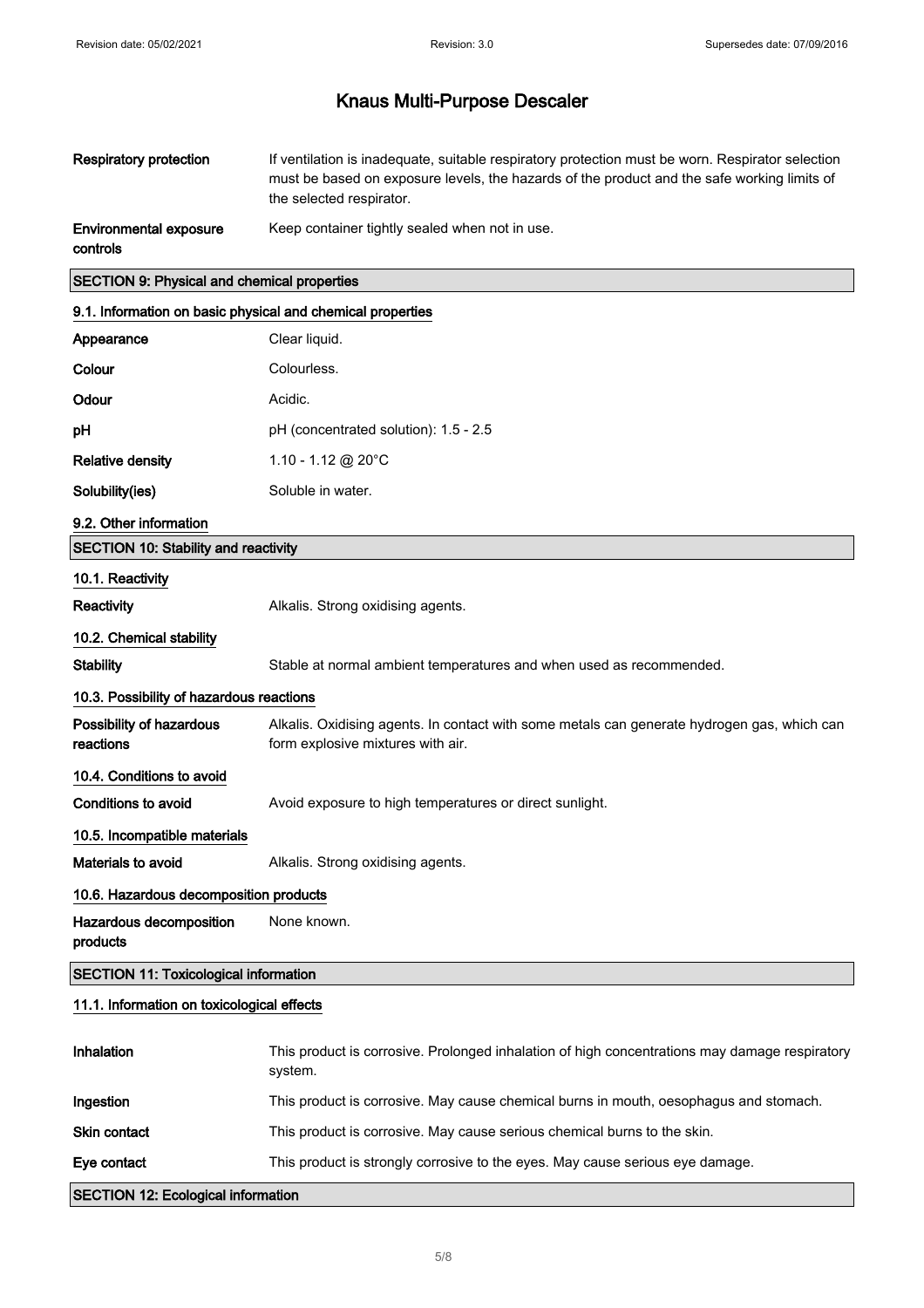| Ecotoxicity                                                 | The product may affect the acidity (pH) of water which may have hazardous effects on aquatic<br>organisms.                                                  |
|-------------------------------------------------------------|-------------------------------------------------------------------------------------------------------------------------------------------------------------|
| 12.1. Toxicity                                              |                                                                                                                                                             |
| <b>Toxicity</b>                                             | The product components are not classified as environmentally hazardous. However, large or<br>frequent spills may have hazardous effects on the environment. |
| 12.2. Persistence and degradability                         |                                                                                                                                                             |
| Biodegradation                                              | Expected to be readily biodegradable.                                                                                                                       |
| 12.3. Bioaccumulative potential                             |                                                                                                                                                             |
| <b>Bioaccumulative potential</b>                            | The product does not contain any substances expected to be bioaccumulating.                                                                                 |
| 12.4. Mobility in soil                                      |                                                                                                                                                             |
| <b>Mobility</b>                                             | The product is soluble in water.                                                                                                                            |
| 12.5. Results of PBT and vPvB assessment                    |                                                                                                                                                             |
| Results of PBT and vPvB<br>assessment                       | This product does not contain any substances classified as PBT or vPvB.                                                                                     |
| 12.6. Other adverse effects                                 |                                                                                                                                                             |
| Other adverse effects                                       | None known.                                                                                                                                                 |
| <b>SECTION 13: Disposal considerations</b>                  |                                                                                                                                                             |
| 13.1. Waste treatment methods                               |                                                                                                                                                             |
| <b>General information</b>                                  | Care should be taken when handling emptied containers that have not been thoroughly                                                                         |
|                                                             | cleaned or rinsed out. Do not puncture or incinerate, even when empty. Waste should be<br>treated as controlled waste.                                      |
| Disposal methods                                            | Dispose of waste to licensed waste disposal site in accordance with the requirements of the<br>local Waste Disposal Authority.                              |
| <b>SECTION 14: Transport information</b>                    |                                                                                                                                                             |
| General                                                     | The product is not covered by international regulations on the transport of dangerous goods<br>(IMDG, IATA, ADR/RID).                                       |
| 14.1. UN number                                             |                                                                                                                                                             |
| Not applicable.                                             |                                                                                                                                                             |
| 14.2. UN proper shipping name                               |                                                                                                                                                             |
| Not applicable.                                             |                                                                                                                                                             |
| 14.3. Transport hazard class(es)                            |                                                                                                                                                             |
| No transport warning sign required.                         |                                                                                                                                                             |
| 14.4. Packing group                                         |                                                                                                                                                             |
| Not applicable.                                             |                                                                                                                                                             |
| 14.5. Environmental hazards                                 |                                                                                                                                                             |
| Environmentally hazardous substance/marine pollutant<br>No. |                                                                                                                                                             |
| 14.6. Special precautions for user                          |                                                                                                                                                             |
| Not applicable.                                             |                                                                                                                                                             |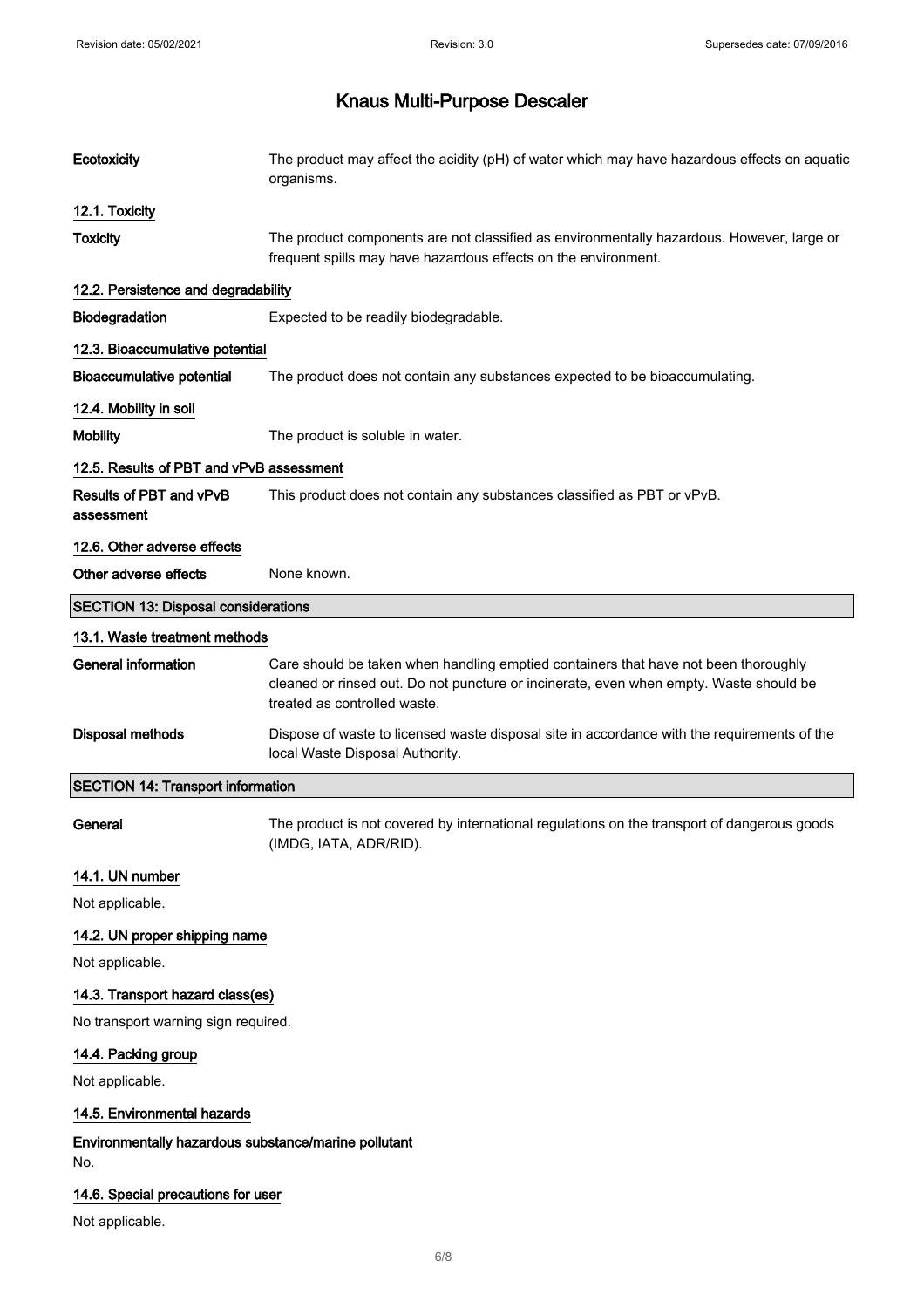## 14.7. Transport in bulk according to Annex II of MARPOL and the IBC Code

### Transport in bulk according to Not applicable. Annex II of MARPOL 73/78 and the IBC Code

## SECTION 15: Regulatory information

|                             | 15.1. Safety, health and environmental regulations/legislation specific for the substance or mixture                                                                                     |
|-----------------------------|------------------------------------------------------------------------------------------------------------------------------------------------------------------------------------------|
| <b>National regulations</b> | Control of Substances Hazardous to Health Regulations 2002 (as amended).                                                                                                                 |
|                             | Dangerous Substances and Explosive Atmospheres Regulations 2002.                                                                                                                         |
|                             | EH40/2005 Workplace exposure limits.<br>Health and Safety at Work etc. Act 1974 (as amended).                                                                                            |
|                             | The Carriage of Dangerous Goods and Use of Transportable Pressure Equipment                                                                                                              |
|                             | Regulations 2009 (SI 2009 No. 1348) (as amended) ["CDG 2009"].                                                                                                                           |
|                             | The Chemicals (Hazard Information and Packaging for Supply) Regulations 2009 (SI 2009<br>No. 716).                                                                                       |
| <b>EU</b> legislation       | Commission Decision 2000/532/EC as amended by Decision 2001/118/EC establishing a list                                                                                                   |
|                             | of wastes and hazardous waste pursuant to Council Directive 75/442/EEC on waste and                                                                                                      |
|                             | Directive 91/689/EEC on hazardous waste with amendments.                                                                                                                                 |
|                             | Commission Directive 2000/39/EC of 8 June 2000 establishing a first list of indicative                                                                                                   |
|                             | occupational exposure limit values in implementation of Council Directive 98/24/EC on the<br>protection of the health and safety of workers from the risks related to chemical agents at |
|                             | work (as amended).                                                                                                                                                                       |
|                             | Commission Regulation (EU) No 453/2010 of 20 May 2010.                                                                                                                                   |
|                             | Dangerous Preparations Directive 1999/45/EC.                                                                                                                                             |
|                             | Dangerous Substances Directive 67/548/EEC.                                                                                                                                               |
|                             | Regulation (EC) No 1272/2008 of the European Parliament and of the Council of 16                                                                                                         |
|                             | December 2008 on classification, labelling and packaging of substances and mixtures (as<br>amended).                                                                                     |
|                             | Regulation (EC) No 648/2004 of the European Parliament and of the Council of 31 March<br>2004 on detergents (as amended).                                                                |
|                             | Regulation (EC) No 1907/2006 of the European Parliament and of the Council of 18                                                                                                         |
|                             | December 2006 concerning the Registration, Evaluation, Authorisation and Restriction of                                                                                                  |
|                             | Chemicals (REACH) (as amended).                                                                                                                                                          |
|                             | Commission Regulation (EU) No 2015/830 of 28 May 2015.                                                                                                                                   |
| Guidance                    | Workplace Exposure Limits EH40.                                                                                                                                                          |
|                             |                                                                                                                                                                                          |

### 15.2. Chemical safety assessment

No chemical safety assessment has been carried out.

### SECTION 16: Other information

| <b>Revision date</b> | 05/02/2021 |
|----------------------|------------|
| Revision             | 3.0        |
| Supersedes date      | 07/09/2016 |
| SDS number           | 4678       |